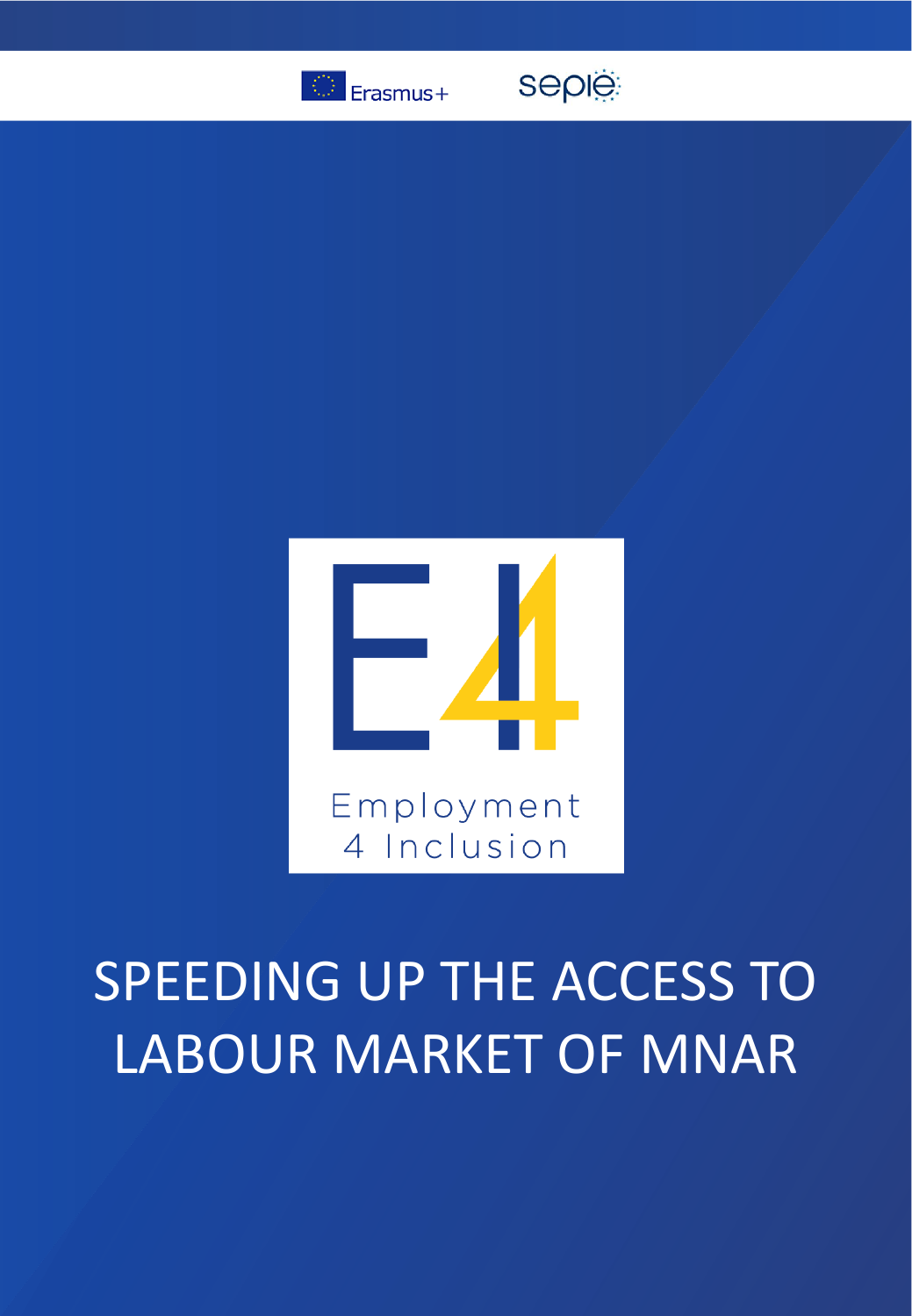## Title: **INDUSTRY PACKAGE FOR REFUGEES** Type of resource: Program Country: Denmark Language: English

## **Short Description**

The industry package (*branchepakke*) is a coherent process for the unemployed, where employment offices and companies are working together systematically to prepare and train the newcomers for the tasks that are demanded in the relevant industry. Each course is structured with the help of qualification cards with specific goals, so that the gradual progress of the trainee is always visible to all parties. The industry package is developed on the basis of labour market analysis in order to ensure that upgrading of skills and education is prioritised within the areas in need of skilled labour.

Webpage: [https://www.foreningen-nydansker.dk/igu-og-branchepakker/branchepakker-for](https://www.foreningen-nydansker.dk/igu-og-branchepakker/branchepakker-for-kommuner)kommuner

| Title: IGU - BASIC INTERTRATION TRAINING PROGRAM |  |
|--------------------------------------------------|--|
| Type of resource: Program                        |  |
| Country: Denmark                                 |  |
| Language: English                                |  |
|                                                  |  |

**Short Description** 

"The Basic Intertration Training Program", in Danish *Integrationsgrunduddannelsen* or the *IGU*, is a result of the Danish tripartite agreement from 2016. The program was launched on 1<sup>st</sup> of July 2016 for a three-year period and prolonged 2019.

The IGU targets unskilled refugees and family reunified who needs a stepping-stone to get their first job in Denmark and become a part of the Danish labour marked. The goal of the IGU is to help the IGU student getting their first ordinary job in Denmark or starting formal education, *e.g. a vocational education.*

The IGU program last for 2 years. During the IGU the refugee is employed as an IGU student at a private or public company and receives a contractor IGU student salary. During the IGU, the IGU student works at the company 30 hours a week and goes to school 7 hours a week on average. The 7 hours of education can cover Danish classes on one of the formal Danish educations, 9<sup>th</sup> grade classes or shorter vocational training courses.

At the end of the IGU, the IGU student receives a diploma, which grants the right to unemployment benefits as a graduate, if the IGU does not lead directly to a job at the company where the IGU student has finished his or her IGU.

PDF file: IGU-folder\_EN 2018 satser.pdf